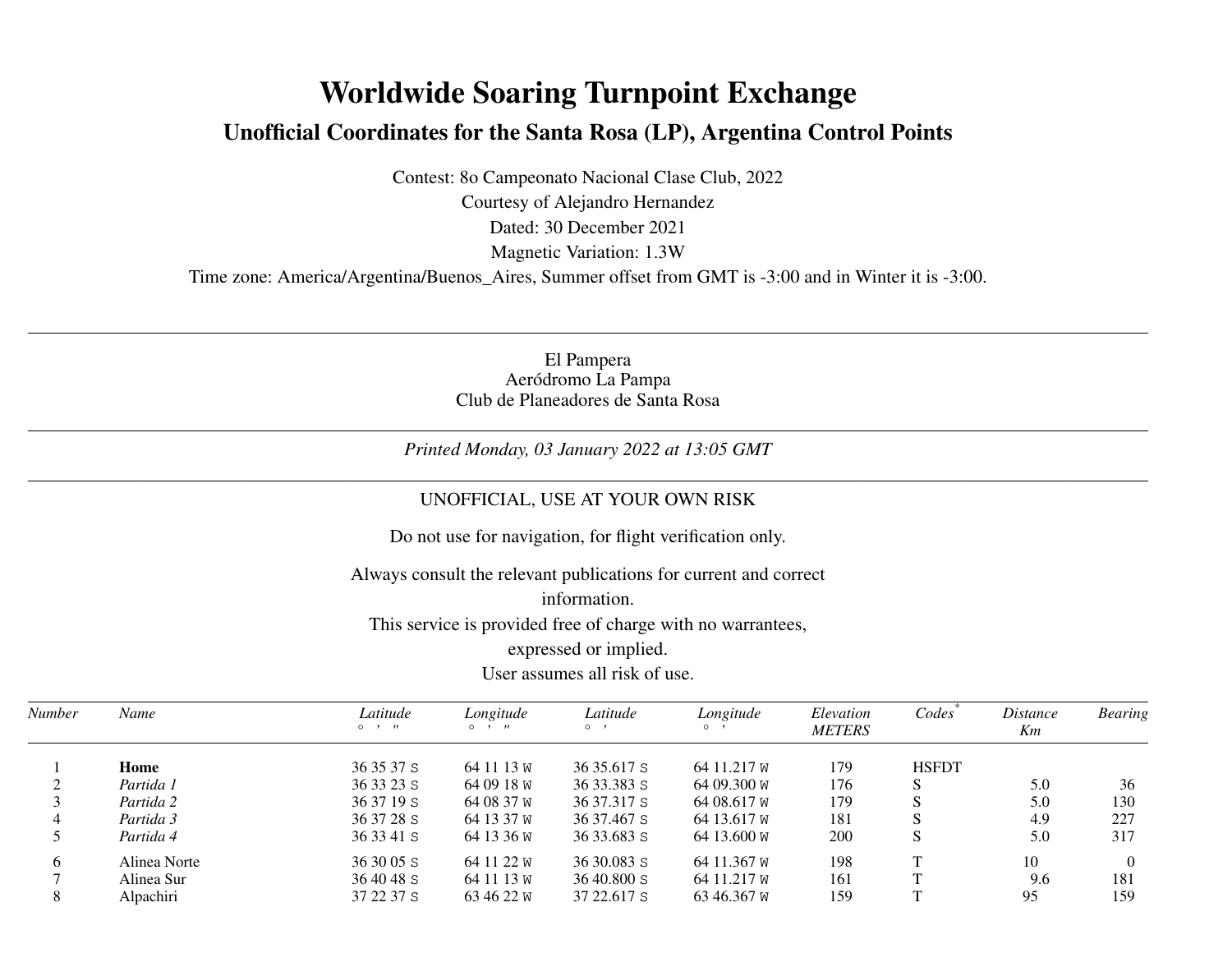| Number | Name                           | Latitude<br>$0 \rightarrow H$ | Longitude<br>$0 \rightarrow n$ | Latitude<br>$\circ \cdot$ | Longitude<br>$\circ$ $\cdot$ | Elevation<br><b>METERS</b> | Codes       | <b>Distance</b><br>Km | <b>Bearing</b> |
|--------|--------------------------------|-------------------------------|--------------------------------|---------------------------|------------------------------|----------------------------|-------------|-----------------------|----------------|
| 9      | Anguil                         | 36 31 36 S                    | 64 00 43 W                     | 36 31.600 S               | 64 00.717 W                  | 159                        | $\mathbf T$ | 17                    | 66             |
| 10     | Arata                          | 35 38 18 S                    | 64 21 24 W                     | 35 38.300 S               | 64 21.400 W                  | 217                        | $\mathbf T$ | 107                   | 353            |
| 11     | Arizona                        | 35 43 47 S                    | 65 18 16 W                     | 35 43.783 S               | 65 18.267 W                  | 310                        | $\mathbf T$ | 139                   | 315            |
| 12     | Ataliva Roca                   | 37 01 56 S                    | 64 17 11 W                     | 37 01.933 S               | 64 17.183 W                  | 210                        | $\mathbf T$ | 50                    | 192            |
| 13     | Atreuco                        | 37 07 42 S                    | 63 48 51 W                     | 37 07.700 S               | 63 48.850 W                  | 142                        | $\mathbf T$ | 68                    | 152            |
| 14     | Bernasconi                     | 37 54 10 S                    | 63 44 34 W                     | 37 54.167 S               | 63 44.567 W                  | 162                        | $\mathbf T$ | 151                   | 166            |
| 15     | Bocayuva                       | 36 12 23 S                    | 63 04 34 W                     | 36 12.383 S               | 63 04.567 W                  | 107                        | T           | 108                   | 68             |
|        | C <sub>36</sub>                | 36 36 09 S                    | 64 11 08 W                     | 36 36.150 S               | 64 11.133 W                  | 178                        | <b>FD</b>   | 1.0                   | 174            |
| 16     | Cachirulo                      | 36 44 52 S                    | 64 22 08 W                     | 36 44.867 S               | 64 22.133 W                  | 153                        | T           | 24                    | 225            |
| 17     | Caleufu                        | 35 35 40 S                    | 64 33 31 W                     | 35 35.667 S               | 64 33.517 W                  | 206                        | $\mathbf T$ | 116                   | 344            |
| 18     | Carro Quemado                  | 36 28 30 S                    | 65 20 40 W                     | 36 28.500 S               | 65 20.667 W                  | 292                        | $\mathbf T$ | 104                   | 278            |
| 19     | Catrilo                        | 36 24 26 S                    | 63 25 22 W                     | 36 24.433 S               | 63 25.367 W                  | 128                        | $\mathbf T$ | 71                    | 75             |
| 20     | Cereales                       | 36 48 50 S                    | 63 51 19 W                     | 36 48.833 S               | 63 51.317 W                  | 143                        | $\mathbf T$ | 38                    | 131            |
| 21     | Chacharramendi                 | 37 19 54 S                    | 65 39 06 W                     | 37 19.900 S               | 65 39.100 W                  | 283                        | $\mathbf T$ | 154                   | 239            |
| $22\,$ | Colonia Baron                  | 36 09 13 S                    | 63 51 18 W                     | 36 09.217 S               | 63 51.300 W                  | 152                        | T           | 57                    | 33             |
| 23     | Colonia Chapalco               | 36 52 46 S                    | 64 48 06 W                     | 36 52.767 S               | 64 48.100 W                  | 239                        | $\mathbf T$ | 63                    | 241            |
| 24     | Colonia Ines Y Carlota         | 36 18 43 S                    | 63 56 36 W                     | 36 18.717 S               | 63 56.600 W                  | 164                        | $\mathbf T$ | 38                    | 36             |
| $25\,$ | Colonia la Pastoril            | 36 22 33 S                    | 66 13 47 W                     | 36 22.550 S               | 66 13.783 W                  | 325                        | T           | 184                   | 278            |
| 26     | Colonia Menonita               | 37 36 12 S                    | 63 50 30 W                     | 37 36.200 S               | 63 50.500 W                  | 180                        | $\mathbf T$ | 116                   | 166            |
| 27     | Colonia Sta Maria              | 37 29 42 S                    | 64 13 23 W                     | 37 29.700 S               | 64 13.383 W                  | 228                        | $\mathbf T$ | 100                   | 183            |
| $28\,$ | Conhello                       | 35 59 59 S                    | 64 35 42 W                     | 35 59.983 S               | 64 35.700 W                  | 224                        | $\mathbf T$ | 75                    | 332            |
| 29     | de Bary                        | 36 20 24 s                    | 63 15 33 W                     | 36 20.400 S               | 63 15.550 W                  | 117                        | $\mathbf T$ | 88                    | 73             |
| $30\,$ | Delfin Huergo                  | 37 19 14 S                    | 63 14 04 W                     | 37 19.233 S               | 63 14.067 W                  | 133                        | T           | 117                   | 135            |
| 31     | Doblas                         | 37 09 01 S                    | 64 00 43 W                     | 37 09.017 S               | 64 00.717 W                  | 153                        | $\mathbf T$ | 64                    | 167            |
| 32     | Dorila                         | 35 46 33 S                    | 63 43 00 W                     | 35 46.550 S               | 63 43.000 W                  | 128                        | $\mathbf T$ | 100                   | 26             |
| 33     | Ea La Escondida                | 37 39 36 S                    | 64 48 02 W                     | 37 39.600 S               | 64 48.033 W                  | 354                        | $\mathbf T$ | 130                   | 206            |
| 37     | Ea La Estelita                 | 36 25 55 S                    | 64 34 28 W                     | 36 25.917 S               | 64 34.467 W                  | 222                        | $\mathbf T$ | 39                    | 299            |
| 34     | Ea La Gitana                   | 36 56 43 S                    | 65 47 14 W                     | 36 56.717 S               | 65 47.233 W                  | 305                        | $\mathbf T$ | 148                   | 255            |
| 35     | Ea La Holanda                  | 36 36 43 S                    | 65 20 39 W                     | 36 36.717 S               | 65 20.650 W                  | 255                        | $\mathbf T$ | 103                   | 270            |
| 36     | Ea Pista                       | 37 55 58 S                    | 64 55 05 W                     | 37 55.967 S               | 64 55.083 W                  | 272                        | $\mathbf T$ | 162                   | 205            |
| 38     | <b>Eduardo Castex</b>          | 35 54 56 S                    | 64 17 45 W                     | 35 54.933 S               | 64 17.750 W                  | 193                        | $\mathbf T$ | 76                    | 354            |
| 39     | El Carancho                    | 37 26 48 S                    | 65 04 44 W                     | 37 26.800 S               | 65 04.733 W                  | 303                        | $\mathbf T$ | 124                   | 221            |
| 40     | Embajador Martini              | 35 23 35 S                    | 64 16 59 W                     | 35 23.583 S               | 64 16.983 W                  | 171                        | $\mathbf T$ | 134                   | 358            |
| 41     | Escuela                        | 36 12 57 S                    | 64 36 38 W                     | 36 12.950 S               | 64 36.633 W                  | 219                        | T           | 57                    | 319            |
| 42     | General Acha                   | 37 22 42 S                    | 64 36 13 W                     | 37 22.700 S               | 64 36.217 W                  | 284                        | T           | 95                    | 204            |
| 43     | <b>General Manuel J Campos</b> | 37 27 43 S                    | 63 35 10 W                     | 37 27.717 S               | 63 35.167 W                  | 160                        | T           | 110                   | 153            |
| 44     | General Pico                   | 35 39 41 S                    | 63 45 01 W                     | 35 39.683 S               | 63 45.017 W                  | 136                        | $\mathbf T$ | 111                   | 22             |
| 45     | General San Martin             | 37 58 42 S                    | 63 36 14 W                     | 37 58.700 S               | 63 36.233 W                  | 160                        | $\mathbf T$ | 162                   | 163            |
| 46     | Guatrache                      | 37 40 10 S                    | 63 32 17 W                     | 37 40.167 S               | 63 32.283 W                  | 176                        | $\mathbf T$ | 133                   | 156            |
| 47     | Hidalgo                        | 37 09 41 S                    | 63 31 28 W                     | 37 09.683 S               | 63 31.467 W                  | 129                        | T           | 86                    | 138            |
| 48     | Hucal                          | 37 47 35 S                    | 64 01 22 W                     | 37 47.583 S               | 64 01.367 W                  | 137                        | $\mathbf T$ | 134                   | 175            |
|        |                                |                               |                                |                           |                              |                            |             |                       |                |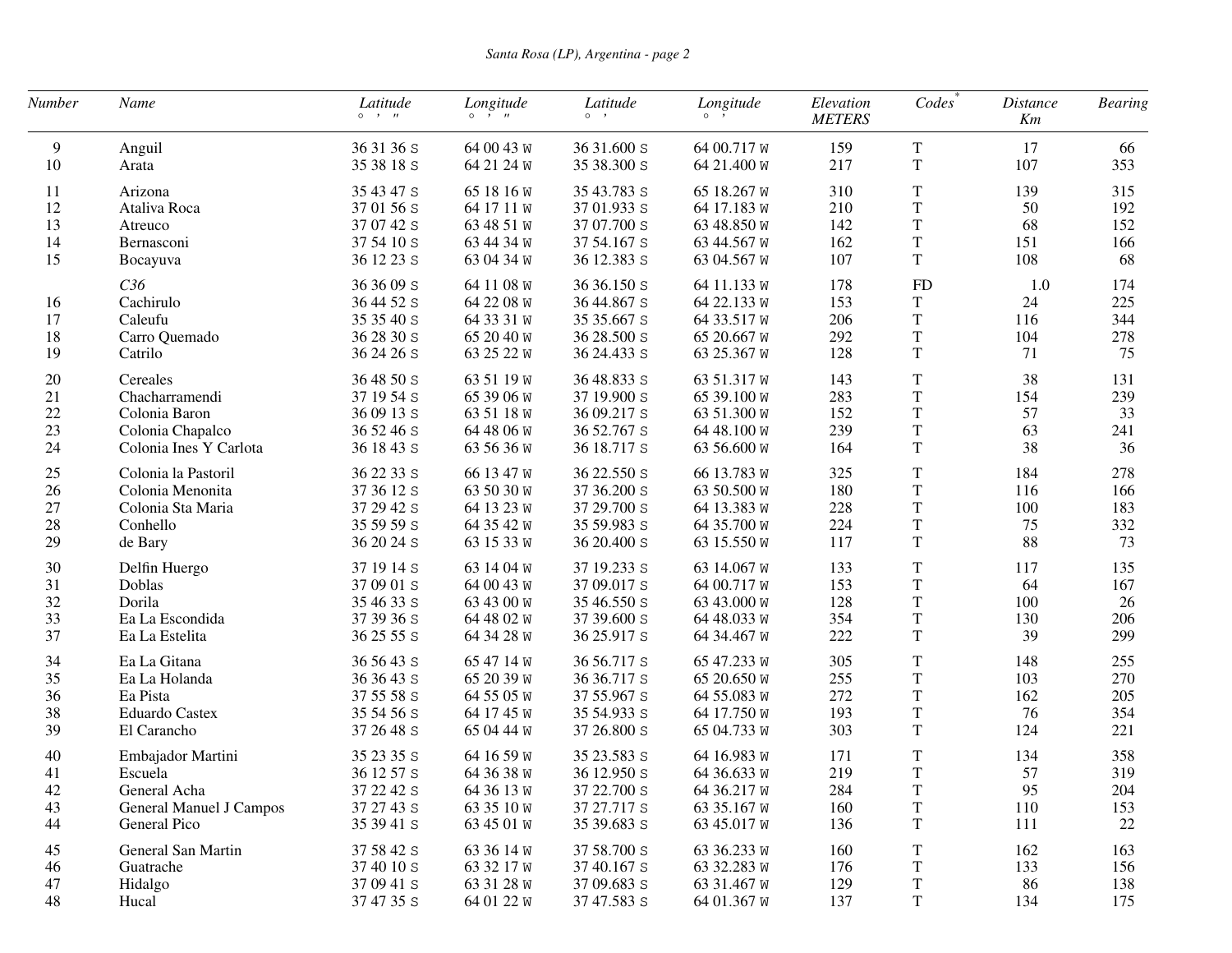| Number | Name                          | Latitude<br>$\circ \quad \cdot \quad n$ | Longitude<br>$0 \rightarrow H$ | Latitude<br>$\circ \quad$ , | Longitude<br>$\circ$ $\cdot$ | Elevation<br><b>METERS</b> | Codes       | <b>Distance</b><br>Km | <b>Bearing</b> |
|--------|-------------------------------|-----------------------------------------|--------------------------------|-----------------------------|------------------------------|----------------------------|-------------|-----------------------|----------------|
| 49     | Ivanowsky                     | 36 33 25 S                              | 63 26 01 W                     | 36 33.417 S                 | 63 26.017 W                  | 129                        | $\rm T$     | 67                    | 88             |
| 50     | Jacinto Arauz                 | 38 04 58 S                              | 63 25 46 W                     | 38 04.967 S                 | 63 25.767 W                  | 163                        | $\mathbf T$ | 179                   | 160            |
| 51     | La Gloria                     | 36 30 37 S                              | 63 44 34 W                     | 36 30.617 S                 | 63 44.567 W                  | 145                        | $\mathbf T$ | 41                    | 78             |
| 52     | La Maruja                     | 35 40 26 s                              | 64 56 30 W                     | 35 40.433 S                 | 64 56.500 W                  | 282                        | $\mathbf T$ | 123                   | 328            |
| 53     | La Reforma                    | 37 33 09 S                              | 66 13 32 W                     | 37 33.150 S                 | 66 13.533 W                  | 244                        | $\rm T$     | 210                   | 240            |
| 54     | La Zanja                      | 36 03 05 S                              | 62 52 36 W                     | 36 03.083 S                 | 62 52.600 W                  | 98                         | $\mathbf T$ | 132                   | 65             |
| 55     | Lihue Calel                   | 38 00 56 S                              | 65 35 03 W                     | 38 00.933 S                 | 65 35.050 W                  | 300                        | $\mathbf T$ | 201                   | 219            |
| 56     | Lonquimay                     | 36 27 59 S                              | 63 37 24 W                     | 36 27.983 S                 | 63 37.400 W                  | 139                        | $\mathbf T$ | 52                    | 76             |
| 57     | Loventue                      | 36 11 30 S                              | 65 17 18 W                     | 36 11.500 S                 | 65 17.300 W                  | 304                        | $\rm T$     | 108                   | 295            |
| 58     | Luan Toro                     | 36 12 12 S                              | 65 06 00 W                     | 36 12.200 S                 | 65 06.000 W                  | 285                        | $\mathbf T$ | 93                    | 299            |
| 59     | Macachin                      | 37 08 16 S                              | 63 40 02 W                     | 37 08.267 S                 | 63 40.033 W                  | 142                        | $\mathbf T$ | 76                    | 144            |
| 60     | Mari Lauquen                  | 36 07 45 S                              | 62 58 38 W                     | 36 07.750 S                 | 62 58.633 W                  | 103                        | T           | 120                   | 66             |
| 61     | Mauricio Mayer                | 36 12 32 S                              | 64 01 56 W                     | 36 12.533 S                 | 64 01.933 W                  | 153                        | $\rm T$     | 45                    | 19             |
| 62     | Metileo                       | 35 46 28 S                              | 63 56 27 W                     | 35 46.467 S                 | 63 56.450 W                  | 139                        | $\mathbf T$ | 94                    | 15             |
| 63     | Miguel Cane                   | 36 09 26 S                              | 63 30 45 W                     | 36 09.433 S                 | 63 30.750 W                  | 120                        | $\mathbf T$ | $77 \,$               | 53             |
| 64     | Miguel Riglos                 | 36 51 08 S                              | 63 41 21 W                     | 36 51.133 S                 | 63 41.350 W                  | 144                        | $\mathbf T$ | 53                    | 124            |
| 65     | <b>Monte Nievas</b>           | 35 51 42 S                              | 64 09 11 W                     | 35 51.700 S                 | 64 09.183 W                  | 175                        | $\mathbf T$ | 81                    | 3              |
| 66     | Naico                         | 36 55 35 S                              | 64 24 21 W                     | 36 55.583 S                 | 64 24.350 W                  | 128                        | $\rm T$     | 42                    | 209            |
| 68     | Padre Buodo                   | 37 18 29 S                              | 64 17 21 W                     | 37 18.483 S                 | 64 17.350 W                  | 171                        | $\rm T$     | 80                    | 188            |
| 69     | Parera                        | 35 08 55 S                              | 64 30 45 W                     | 35 08.917 S                 | 64 30.750 W                  | 199                        | $\rm T$     | 163                   | 351            |
| 70     | Pellegrini                    | 36 16 04 S                              | 63 09 52 W                     | 36 16.067 S                 | 63 09.867 W                  | 113                        | $\rm T$     | 98                    | 70             |
| 71     | Peru                          | 37 39 45 S                              | 64 08 03 W                     | 37 39.750 S                 | 64 08.050 W                  | 220                        | T           | 119                   | 179            |
| 72     | Pichi Huinca                  | 35 38 55 S                              | 64 46 10 W                     | 35 38.917 S                 | 64 46.167 W                  | 243                        | $\rm T$     | 117                   | 335            |
| 73     | Pje El Durazno                | 36 42 11 S                              | 65 17 23 W                     | 36 42.183 S                 | 65 17.383 W                  | 271                        | $\rm T$     | 99                    | 264            |
| 74     | Pje El Tropezon               | 36 42 31 S                              | 64 55 13 W                     | 36 42.517 S                 | 64 55.217 W                  | 249                        | $\mathbf T$ | 67                    | 260            |
| 75     | Pje La Araña                  | 36 42 41 S                              | 64 37 06 W                     | 36 42.683 S                 | 64 37.100 W                  | 246                        | $\mathbf T$ | 41                    | 252            |
| 76     | Quehue                        | 37 07 17 S                              | 64 30 57 W                     | 37 07.283 S                 | 64 30.950 W                  | 261                        | $\rm T$     | 66                    | 208            |
| 77     | Quemu Quemu                   | 36 03 18 S                              | 63 33 57 W                     | 36 03.300 S                 | 63 33.950 W                  | 121                        | $\rm T$     | 82                    | 44             |
| 78     | Realico                       | 35 02 56 S                              | 64 15 31 W                     | 35 02.933 S                 | 64 15.517 W                  | 168                        | $\rm T$     | 172                   | 359            |
| 79     | Relmo                         | 36 15 23 S                              | 63 26 54 W                     | 36 15.383 S                 | 63 26.900 W                  | 120                        | $\mathbf T$ | 76                    | 62             |
| 80     | Rivera                        | 37 09 26 S                              | 63 14 39 W                     | 37 09.433 S                 | 63 14.650 W                  | 128                        | $\mathbf T$ | 105                   | 128            |
| 81     | Rolon                         | 37 10 00 S                              | 63 24 52 W                     | 37 10.000 S                 | 63 24.867 W                  | 129                        | $\mathbf T$ | 94                    | 134            |
| 82     | RP18 Y 35                     | 37 07 12 S                              | 64 17 04 W                     | 37 07.200 S                 | 64 17.067 W                  | 208                        | $\mathbf T$ | 59                    | 190            |
| 83     | Rucanelo                      | 36 02 35 S                              | 64 50 00 W                     | 36 02.583 S                 | 64 50.000 W                  | 267                        | $\mathbf T$ | 84                    | 318            |
| 84     | Ruta 11 Y 2                   | 35 21 19 s                              | $64$ 55 32 W                   | 35 21.317 S                 | $64\,55.533\,\mathrm{W}$     | 302                        | $\mathbf T$ | 153                   | 335            |
| 85     | Telen                         | 36 15 52 S                              | 65 30 41 W                     | 36 15.867 S                 | 65 30.683 W                  | 303                        | T           | 124                   | 288            |
| 86     | Teniente General Emilio Mitre | 36 08 15 S                              | 64 56 11 W                     | 36 08.250 S                 | 64 56.183 W                  | 277                        | T           | 84                    | 308            |
| $87\,$ | Tomas M Anchorena             | 36 50 34 S                              | 63 31 13 W                     | 36 50.567 S                 | 63 31.217 W                  | 135                        | T           | 66                    | 116            |
| 88     | Trenel                        | 35 41 53 S                              | 64 08 00 W                     | 35 41.883 S                 | 64 08.000 W                  | 185                        | T           | 100                   | 4              |
| 89     | Trenque Lauquen               | 35 58 24 S                              | 62 43 57 W                     | 35 58.400 S                 | 62 43.950 W                  | 93                         | T           | 147                   | 64             |
| 90     | Trili                         | 35 54 19 S                              | 63 38 36 W                     | 35 54.317 S                 | 63 38.600 W                  | 123                        | $\mathbf T$ | 91                    | 34             |
|        |                               |                                         |                                |                             |                              |                            |             |                       |                |